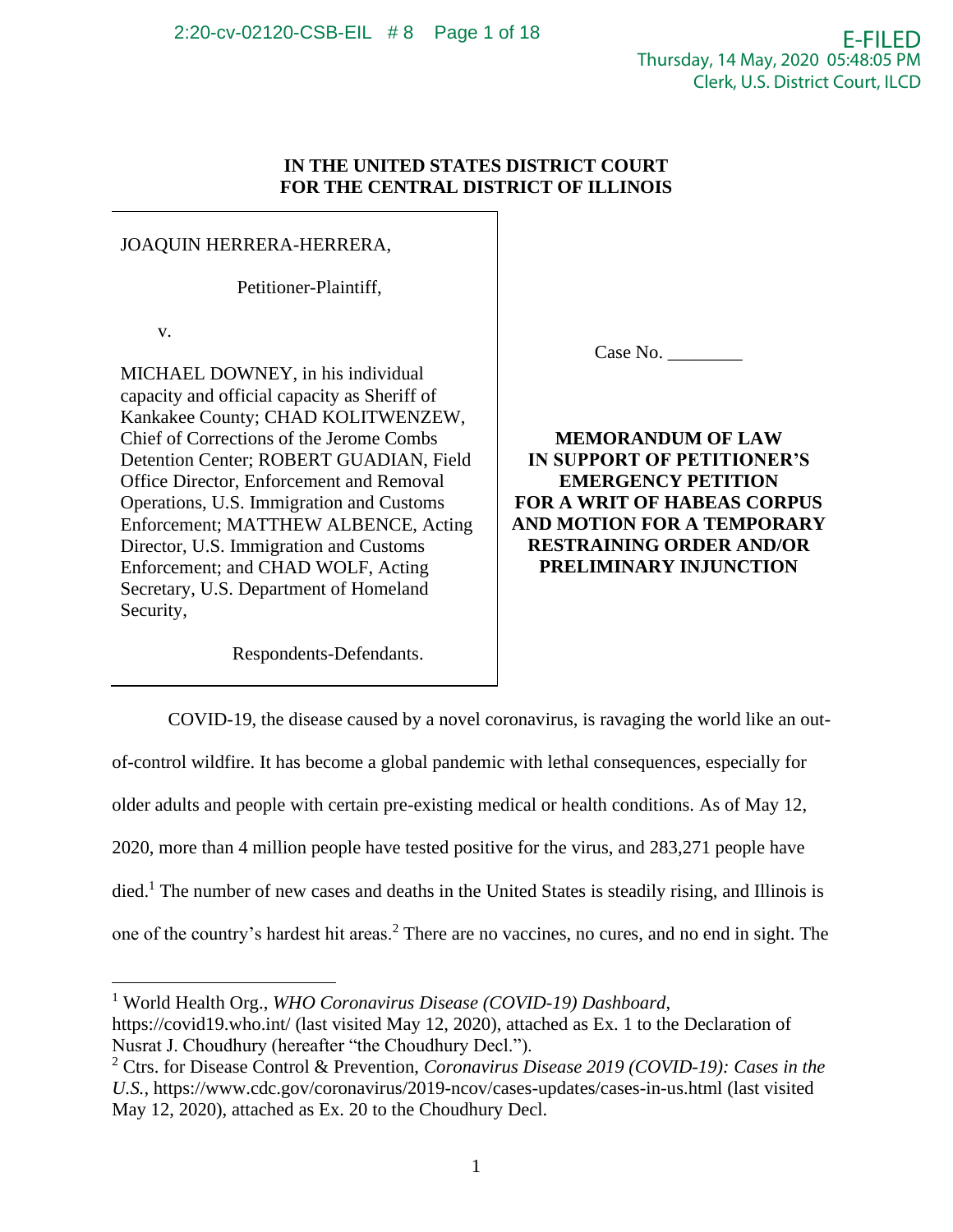#### 2:20-cv-02120-CSB-EIL # 8 Page 2 of 18

question now is what we can do to protect the most vulnerable individuals from contracting COVID-19, fanning further spread of the disease, and experiencing acute illness or dying. The only answer, according to public health experts, is to deprive COVID-19 of the fuel it needs by allowing people to keep safe distances from one another in order to reduce infections and ease the strain on overwhelmed local health systems.

Petitioner-Plaintiff Joaquin Herrera-Herrera ("Petitioner") is a civil detainee of U.S. Immigration and Customs Enforcement ("ICE") in the Jerome Combs Detention Center ("JCDC"), where jail conditions put him right in the path of the fire. He has hypertension, a condition that makes him vulnerable to serious complications or death from COVID-19. Because he is 60 years old, he also faces increased risk of serious complications or death from COVID-19 due to his age. Furthermore, Mr. Herrera-Herrera has a history of cancer and an untreated lump on his head for which he was referred to a specialist before detention forestalled the appointment.

As two courts in this District recently recognized, "[d]etention facilities, and other congregate settings, present an increased danger for the spread of COVID-19 if it is introduced into the facility." *Hernandez v. Kolitwenzew*, No. 20-cv-2088-SLD, Dkt. 12 at 5 (C.D. Ill. April 23, 2020). "[I]nfectious diseases communicated by air or touch are more likely to spread in these environments." *Id.* And "[m]aintaining social distancing is often not possible in a detention center without drastic population reductions where detainees inevitably share cells and common areas." *Favi v. Kolitwenzew*, No. 20-cv-2087, 2020 WL 2114566, at \*2 (C.D. Ill. May 4, 2020). As a result, in both cases, courts held that JCDC conditions violated the Fifth Amendment and required immediate release of medically vulnerable detainees.

Conditions in the jail have not meaningfully improved since the *Hernandez* and *Favi* opinions were issued, and still create an "objectively unreasonable" risk of severe illness and

2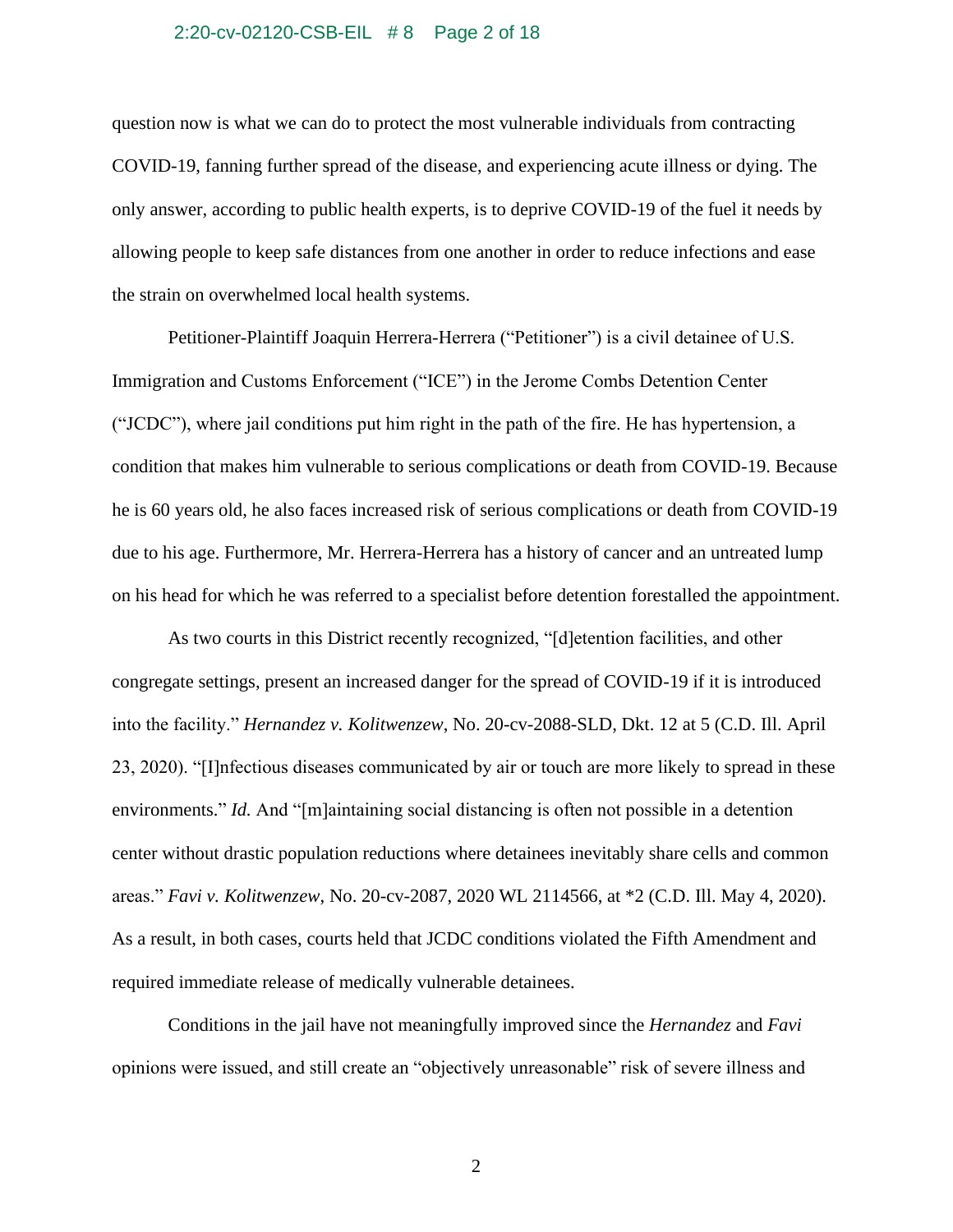### 2:20-cv-02120-CSB-EIL # 8 Page 3 of 18

death for a medically vulnerable detainee, in violation of the Due Process Clause of the Fifth Amendment. Like the *Hernandez* and *Favi* petitioners, Mr. Herrera-Herrera is at high risk of serious illness or death from COVID-19 due to his medical condition and age. Petitioner filed an Emergency Petition for a Writ of Habeas Corpus and Complaint for Injunctive and Declaratory Relief (Dkt. 1) ("Emergency Petition") and a Motion for Temporary Restraining Order and/or Preliminary Injunction ("TRO Motion") to enforce his rights. This brief supports Petitioner's request for immediate release, whether it is granted through an exercise of this Court's habeas authority under 28 U.S.C. § 2241 or its equitable power to remedy constitutional violations.

## **NOTICE TO RESPONDENTS**

On the morning of May 14, 2020, counsel for Petitioner emailed the offices of the U.S.

Attorney for the Central District of Illinois and the Kankakee County State's Attorney to advise them of the reasons requiring a temporary restraining order and preliminary injunction. Later that day, Petitioner's Counsel emailed copies of the Emergency Petition, TRO Motion, this brief, and attached exhibits to Assistant U.S. Attorneys Hilary W. Frooman and John David Hoelzer and Kankakee County State's Attorneys Jim Rowe and Nancy Ann Nicholson.

## **FACTUAL BACKGROUND**

This Motion relies on facts set forth in the Emergency Petition and summarized here. The

Emergency Petition is supported by attached declarations, including three expert declarations:

- The declaration of Dr. Jonathan Louis Golob ("Golob Decl."), a specialist in infectious diseases and internal medicine, subspecializing in infections in immunocompromised patients, who is an Assistant Professor at the University of Michigan School of Medicine. Golob Decl. ¶ 1. Dr. Golob currently is "actively involved in the planning and care for patients with COVID-19." *Id.*
- The declaration of Dr. Homer Venters ("Venters Decl."), a physician, internist, epidemiologist, and correctional health expert, who is the president of Community Oriented Correctional Health Services, a non-profit organization that promotes evidencebased improvements to correctional practices. Venters Decl. ¶¶ 1, 4. Dr. Venters led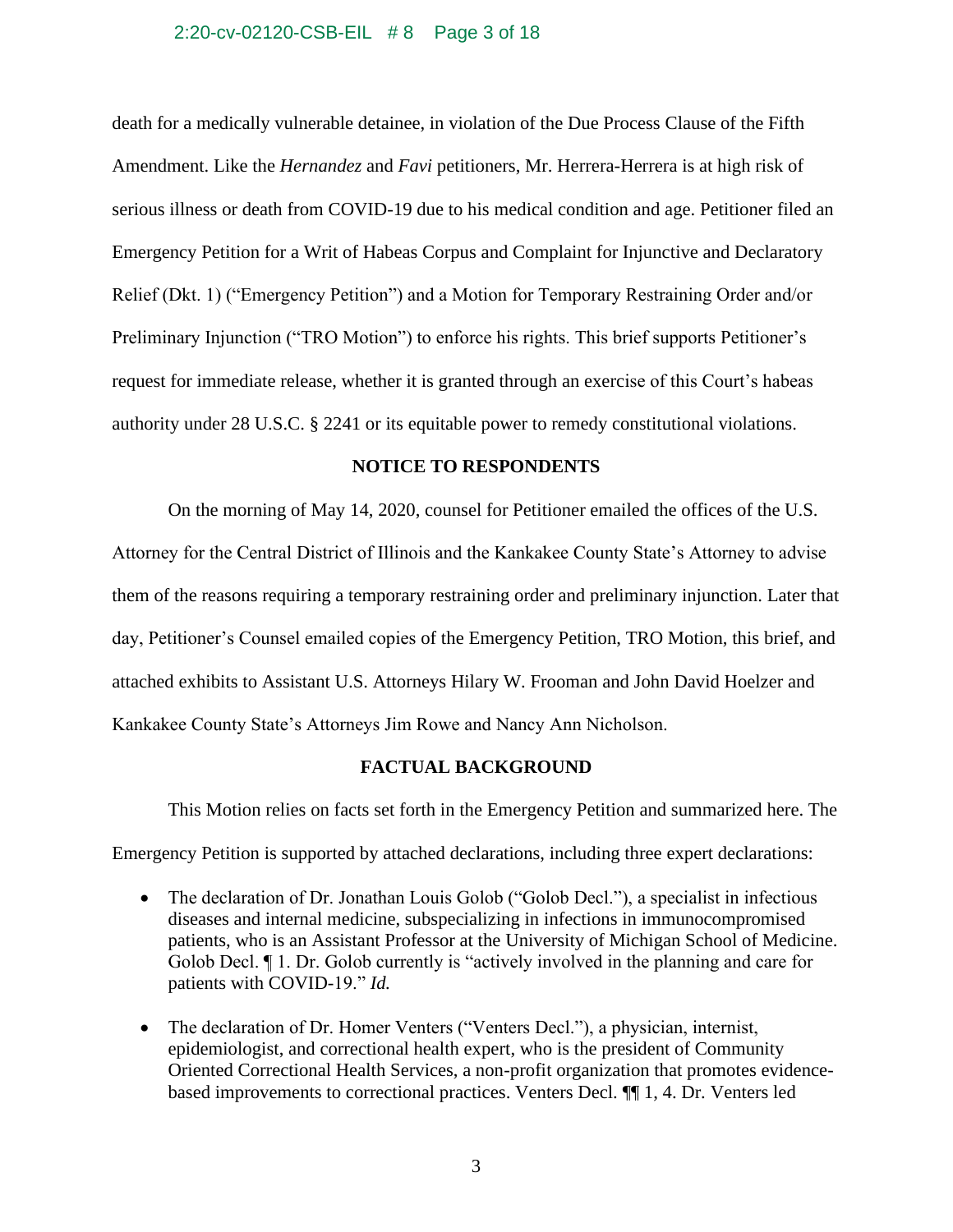health services for New York City jails for nine years and analyzed detainee health policies for the U.S. Department of Homeland Security ("DHS") for two years. *Id*. ¶¶ 1, 2 & Ex. A. He has visited immigration detention centers, worked with ICE on medical release cases and health policies, and testified before the U.S. Congress on mortality in ICE detention facilities. *Id.* ¶ 1.

• The declaration of Dr. Dora Schriro ("Schriro Decl."), a corrections expert with extensive experience running prisons and jails and establishing policies for ICE detainees. Dr. Schriro was a Senior Advisor to former DHS Secretary Janet Napolitano and the founding Director of the ICE Office of Detention Policy and Planning. Schriro Decl. ¶ 3. She served as the commissioner of the New York City and St. Louis jail systems and as the director of corrections for Missouri and Arizona. *Id*. ¶¶ 4–5. She has helped develop professional standards for correctional systems and ICE detention facilities. *Id*. ¶ 8.

# **I. Petitioner's Age and Medical Condition Render Him Highly Vulnerable to Serious Illness or Death from COVID-19.**

Outcomes from COVID-19 vary from asymptomatic infection to death. Individuals who are at low risk may experience mild symptoms, while high-risk individuals may suffer respiratory failure from the disease. Golob Decl. ¶¶ 3–5. In the highest risk populations, the fatality rate is about 15 percent. *Id.* ¶ 4. Even when it is not fatal, COVID-19 can severely damage lung tissue, cause permanent loss of respiratory capacity, and damage the heart and other organs. *Id*. ¶ 9. People age 50 and older and those of any age with underlying medical conditions are at high risk of severe illness and death from COVID-19. *Id.* ¶ 3; Venters Decl. ¶ 22.

Mr. Herrera-Herrera is 60 years old, has hypertension and a recent history of cancer, and has daily symptoms of fatigue, chest pain, and difficulty breathing. Herrera-Herrera Decl.  $\P$ 2, 6, 12, 15. His age and medical conditions place him at heightened risk of serious illness and death should he contract COVID-19. Venters Decl. ¶ 44.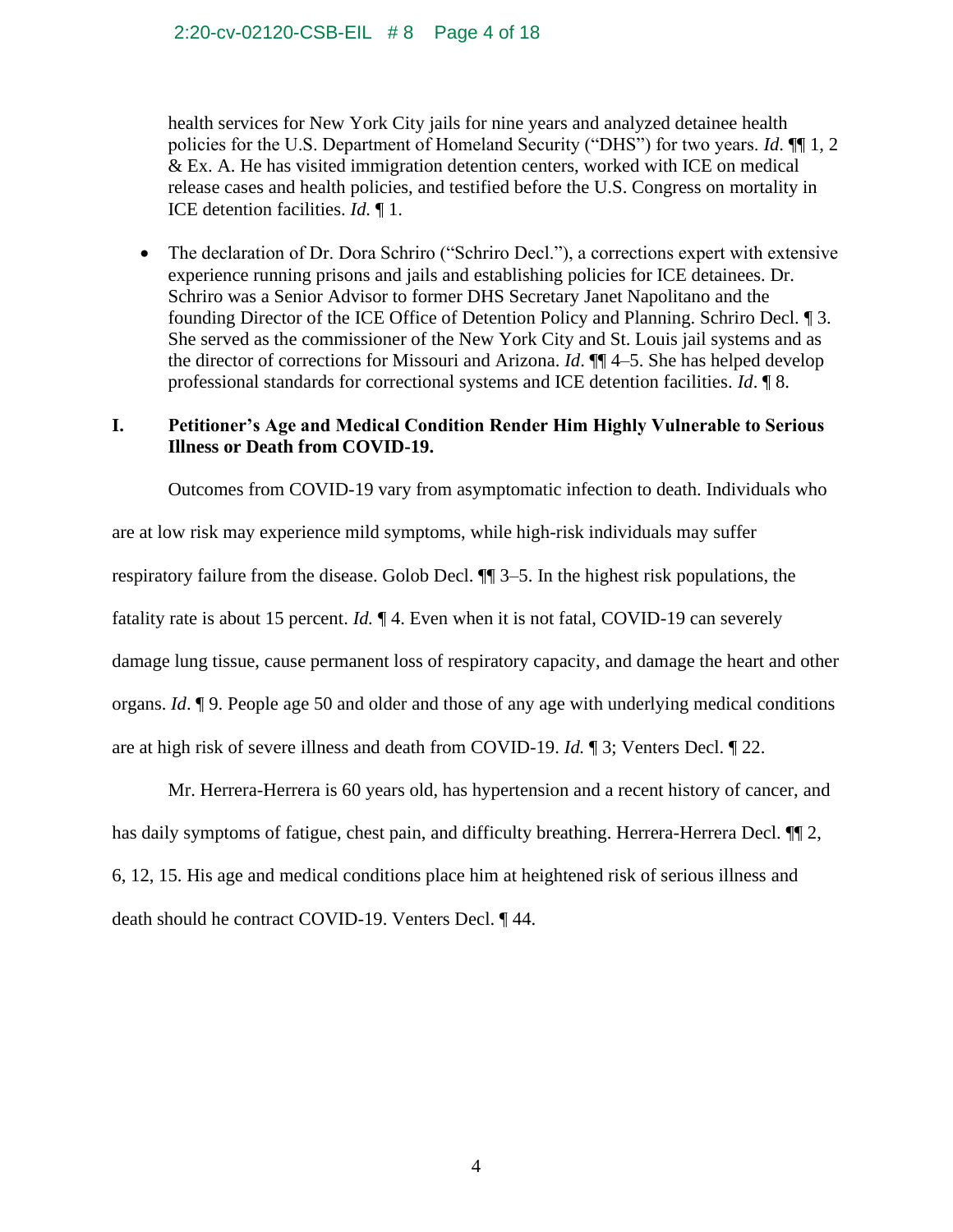## **II. Conditions for ICE Detainees in JCDC Increase the Risk of Coronavirus Infection.**

COVID-19 is at the doors of JCDC, if it has not already entered. As of May 11, 2020, Kankakee County had 753 confirmed cases and 33 deaths related to COVID-19.<sup>3</sup> The disease has already hit the Pulaski County Detention Center, an Illinois jail that, like JCDC, houses both ICE detainees and pre-trial detainees. Venters Decl. ¶ 13. Nationwide, the disease has torn through jails, prisons and detention facilities. *See* Venters Decl. ¶¶ 10–15.

Respondents have not taken sufficient steps to prevent the entry or spread of COVID-19 in JCDC. Based on the Declaration of Chad Kolitwenzew filed in *Favi*, No. 20-cv-2087, Dkt. 20- 2 (C.D. Ill. Apr. 24, 2020), Dr. Venters found that there is inadequate medical staffing and no policy to ensure prompt clinical evaluation or tracking of COVID-19 symptoms reported in sick call requests. Venters Decl. ¶ 41(b), (c). Nor does JCDC appear to have followed ICE policy and Centers for Disease Control and Prevention ("CDC") recommendations for detention facilities to develop COVID-19 mitigation plans to prepare for the eventual entry of the coronavirus. *Id.* ¶¶ 39–40, 41(a). Dr. Venters further observed that Mr. Herrera-Herrera's declaration reflects "a lack of social distancing and basic infection control measures within JCDC," due to close sleeping and living quarters, close contact among detainees in medication lines, failure to provide masks to detainees, and "a basic failure of JCDC health and security staff to communicate with detained people about the status of the COVID-19 outbreak and the facility plan for response." *Id.* ¶ 44(e), (f). Many of Mr. Herrera-Herrera's observations contradict Respondent Kolitwenzew's claims that certain measures have been in place since March, including nurses' rounds to distribute medication in cells, disinfection of tables and showers three times a day, and reminders to

<sup>3</sup> *See* Kankakee Cty. Health Dep't., *Daily COVID-19 Update for Kankakee County* (May 11, 2020), [https://www.kankakeehealth.org/images/COVID-19\\_Daily\\_update\\_5.11.pdf,](https://www.kankakeehealth.org/images/COVID-19_Daily_update_5.11.pdf) attached as Ex. 17 to the Choudhury Decl.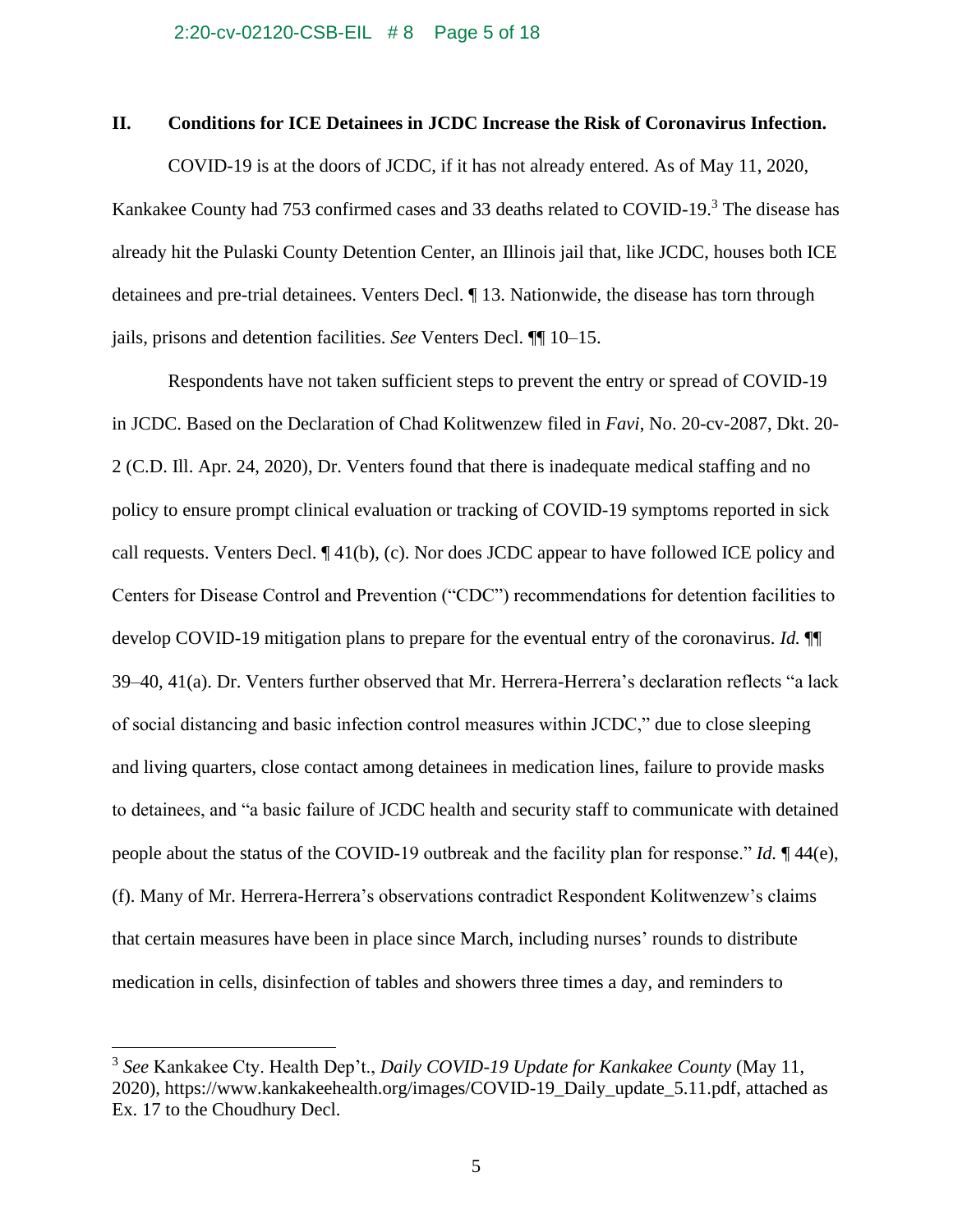#### 2:20-cv-02120-CSB-EIL # 8 Page 6 of 18

detainees about social distancing. *Id.* ¶ 46. In any case, Dr. Venters concludes that the steps described by Respondent Kolitwenzew would be inadequate even if fully implemented. *Id.* ¶ 42.

## **III. The Unsafe Conditions at JCDC Endanger the Surrounding Community.**

The longer that JCDC continues detaining medically vulnerable people like Mr. Herrera-Herrera without sufficient procedures to prevent entry and spread of COVID-19 in the facility, the greater the threat that the jail poses to Kankakee County at large, as a recent study illustrates.<sup>4</sup> The study, conducted by a consortium of experts, including DHS medical experts, concludes that ICE facilities will quickly contribute to the depletion of local hospital resources and that action is required "not only [to] reduce morbidity and mortality outcomes in its population of detained immigrants, but [to] minimize negative health outcomes in the communities that support ICE's detention facilities with health care resources."<sup>5</sup> Otherwise, "the successful social distancing strategies implemented in a community may be undone by the large number of detainee infectious disease cases that its hospitals must care for."<sup>6</sup> Similarly, Dr. Schriro concludes that medically vulnerable ICE detainees should be released as quickly as possible…. to protect themselves, other detainees, correctional and medical staff, and the general public." Schriro Decl. ¶¶ 55–56; *see also id*. ¶¶ 42, 50.

# **IV. Petitioner's Immediate Release is the Only Means of Protecting Him from Serious Illness and Death.**

Because Respondents have shown themselves unable to protect medically vulnerable detainees from COVID-19, Petitioner "is in peril of serious illness or death if he remains in

<sup>4</sup> *See* Daniel Coombs & Michael Irvine, *Modeling COVID-19 and Impacts on U.S. Immigration and Enforcement (ICE) Detention Facilities, 2020* ["ICE Facilities Study"], J. Urb. Health 2020, at 1, https://whistleblower.org/wp-content/uploads/2020/04/Irvine\_JUH\_ICE\_COVID19\_ model.pdf, attached as Ex. 15 to the Choudhury Decl.

<sup>5</sup> *Id*. at 9.

<sup>6</sup> *Id.*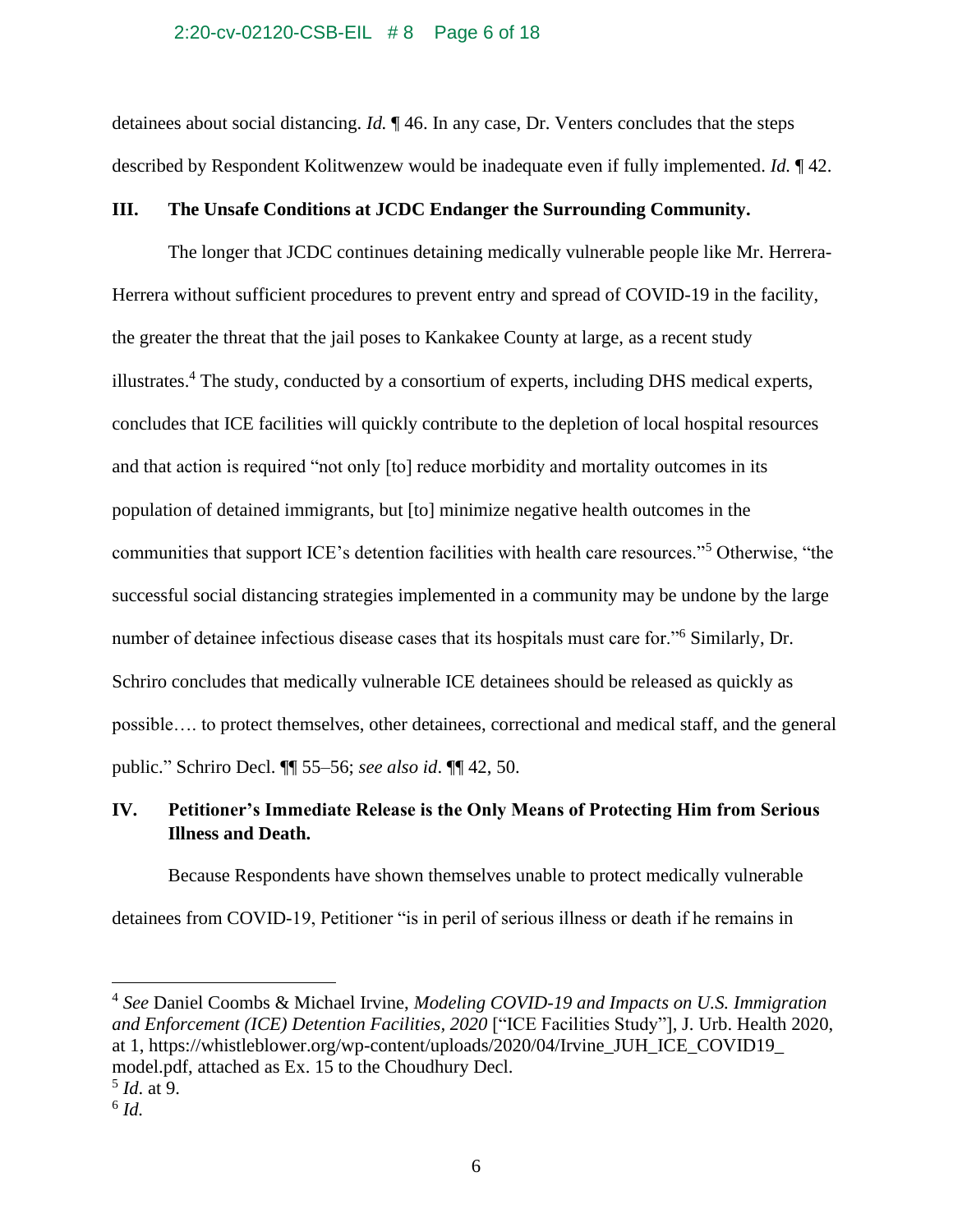#### 2:20-cv-02120-CSB-EIL # 8 Page 7 of 18

detention." Venters Decl. ¶ 48. Accordingly, ICE and JCDC must immediately "release Mr. Herrera-Herrera to prevent his serious illness and/or death." *Id*.

There is no reason to believe that Mr. Herrera-Herrera poses a danger to the community or a flight risk. He has been a lawful permanent resident of the United States since age six and has lived in the Chicago area almost all of his life. Herrera-Herrera Decl. ¶¶ 19, 22. He has U.S. citizen children and has been a small business owner for 37 years. *Id.* ¶¶ 3–4. He was his grandson's primary caregiver for more than six years. *Id.* ¶ 3. Mr. Herrera-Herrera is now detained after being directly transferred to ICE custody following a sentence for driving under the influence. *Id.* ¶ 26. He has two prior DUI convictions and two minor drug possession convictions—none more recent than 2007. *Id.* ¶ 24. He has never been charged with any violent crime. *Id. ¶* 25.

Even if there were legitimate concerns about Mr. Herrera-Herrera's release, they could be addressed with the many alternatives to detention at ICE's disposal. Schriro Decl. ¶¶ 44–49. "Alternatives to detention are effective because they are tailored to an individual depending on their levels of need and risk in the community [while] maximiz[ing] medically vulnerable and low-risk people's ability to remain healthy in the community while protecting public safety and the integrity of court proceedings and other legal requirements." *Id.* ¶ 49.

Due to COVID-19, immigration matters are proceeding glacially through the courts,<sup>7</sup> raising the prospect of indefinite detention for Mr. Herrera-Herrera, a lawful permanent resident

 $<sup>7</sup>$  As of March 2020, there were over 1.1 million cases pending in the immigration court system,</sup> and the average wait for a disposition in Chicago was 859 days. *See Immigration Court Backlog Tool*, TRAC Reports, Inc., [https://trac.syr.edu/phptools/immigration/court\\_backlog/](https://trac.syr.edu/phptools/immigration/court_backlog/) (last visited May 11, 2020), attached as Ex. 32 to the Choudhury Decl.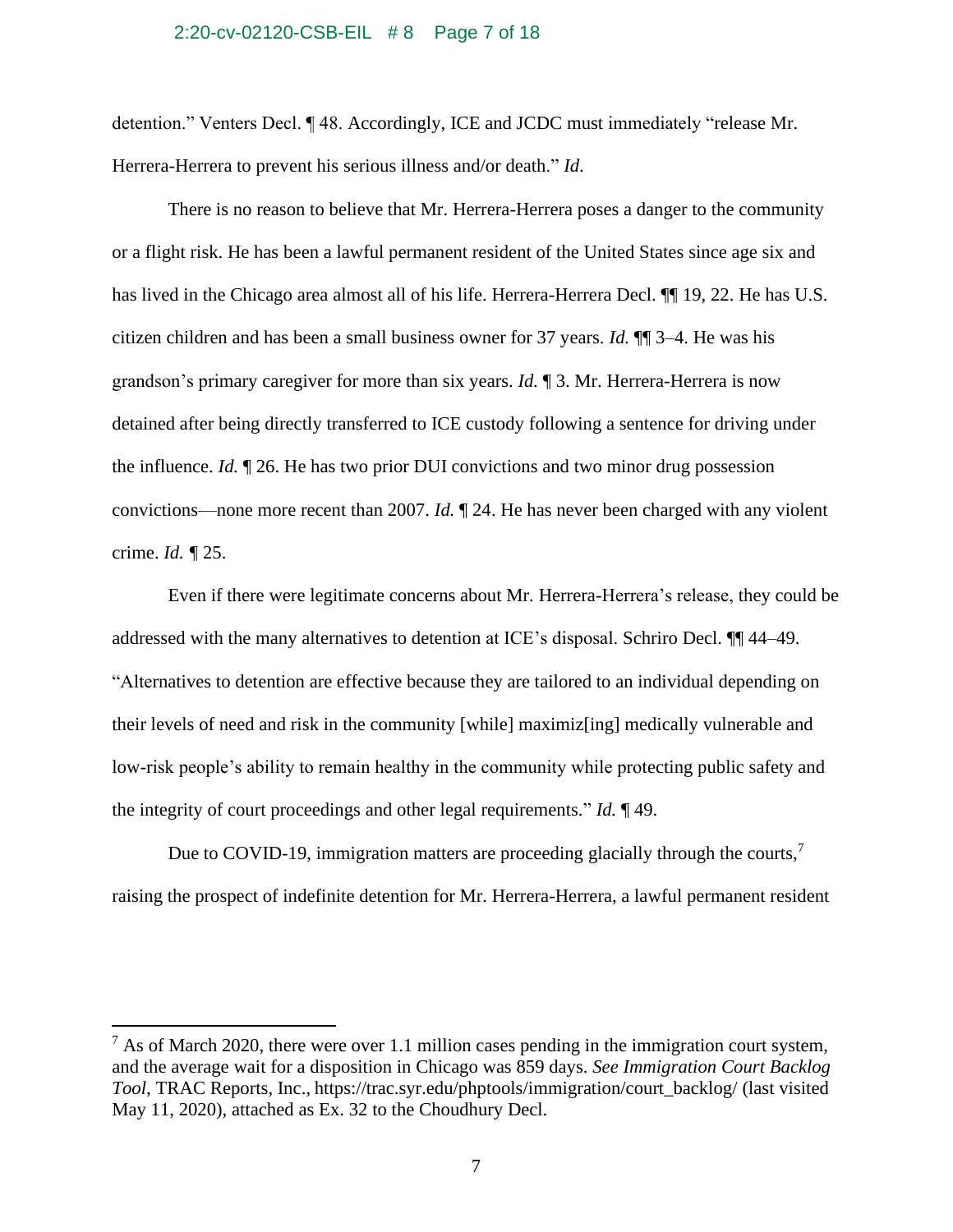#### 2:20-cv-02120-CSB-EIL # 8 Page 8 of 18

in the United States for over 50 years. Given the severe risk to his life and health, the risk to the community, and the availability of alternatives to detention, this must not happen.

## **LEGAL STANDARD**

A plaintiff seeking a preliminary injunction or temporary restraining order must show "that he is likely to succeed on the merits, that he is likely to suffer irreparable harm in the absence of preliminary relief, that the balance of equities tips in his favor, and that an injunction is in the public interest." *Winter v. Nat. Res. Def. Council, Inc.*, 555 U.S. 7, 20 (2008); *see Cumulus Radio Corp. v. Olson*, 80 F. Supp. 3d 900, 904 (C.D. Ill. 2015) (TRO requires showing "some likelihood of success on the merits," a lack of "adequate remedy at law," and "irreparable harm," and "balanc [ing] the relative harms of the parties and the public."). "[T] he more likely it is the plaintiff will succeed on the merits, the less the balance of irreparable harms need weigh towards its side; the less likely it is the plaintiff will succeed, the more the balance need weigh toward its side." *Abbott Labs. v. Mead Johnson & Co.*, 971 F.2d 6, 12 (7th Cir. 1992).

## **ARGUMENT**

# **I. Petitioner is Entitled to a Temporary Restraining Order and Preliminary Injunction Ordering His Immediate Release.**

Immediate injunctive relief is necessary because the danger here—prolonged illness, permanent organ damage, and potential death—is the quintessential irreparable harm. There is also an overwhelming public interest in limiting the spread of COVID-19 to minimize further infections and to reduce strain on overwhelmed health systems. The balance of equities therefore weighs heavily in favor of Petitioner, an older and medically vulnerable person who must be released in order to self-isolate, and against Respondents' interest in confining Petitioner in lifethreatening conditions. The Court should order the Petitioner released from custody.

## **A. Petitioner is Likely to Succeed on the Merits of His Due Process Claim.**

8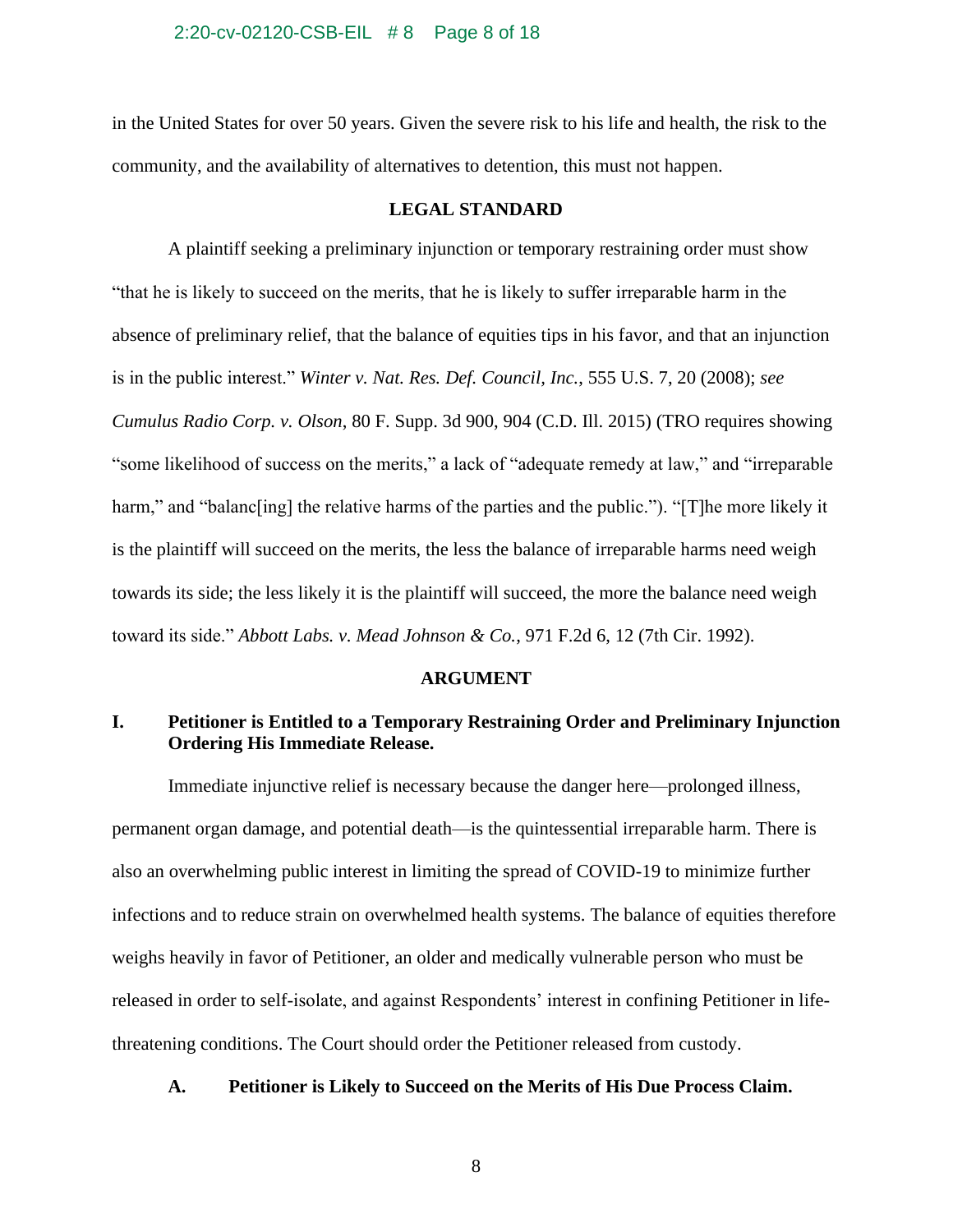#### 2:20-cv-02120-CSB-EIL # 8 Page 9 of 18

"[W]hen the State takes a person into its custody and holds him there against his will.  $\dots$ when [it] so restrains an individual's liberty that it renders him unable to care for himself, and at the same time fails to provide for his basic human needs—[including] reasonable safety—it transgresses the substantive limits on state action set by . . . the Due Process Clause." *DeShaney v. Winnebago County Dept. of Soc. Services*, 489 U.S. 189, 199–200 (1989); *see also Hernandez v. Kolitwenzew*, No. 20-cv-2088-SLD, Dkt. 12 at 14 (C.D. Ill. April 23, 2020). This is the state of affairs at JCDC, as demonstrated by the record evidence and the previous rulings of courts in this District. As millions of Americans take extreme measures to guard against the coronavirus, Respondents are failing to protect Petitioner while depriving him of the ability to protect himself.

Petitioner must show only that the challenged conditions are *objectively* unreasonable in order to prevail on his due process claim. A civil detainee's due process claim is "subject *only* to the objective unreasonableness inquiry," which is less exacting than the "Eighth Amendment deliberate-indifference standard." *Hardeman v. Curran*, 933 F.3d 816, 822–24 (7th Cir, 2019) (emphasis supplied). Reasonableness is measured by the cumulative effect of challenged conditions because, "[s]ome conditions of confinement may establish a [constitutional] violation in combination when each alone would not do so." *Gray v. Hardy*, 826 F.3d 1000, 1005 (7th Cir. 2016) (addressing Eighth Amendment claim); *see also Favi v. Kolitwenzew*, No. 20-cv-2087, 2020 WL 2114566, at \*9 (C.D. Ill. May 4, 2020) (using "objectively unreasonable" standard); *Hernandez*, No. 2:20-cv-2088-SLD, Dkt. 12 at 15 (same).

Like the petitioners in both *Hernandez* and *Favi*, "Mr. Herrera-Herrera has pre-existing medical conditions—notably, hypertension—which place him at heightened risk of serious illness or death should he contract COVID-19 infection." Venters Decl. ¶ 44. At 60 years old, Mr. Herrera-Herrera's age is also a risk factor. *Id.* The risk is aggravated by medical staff's

9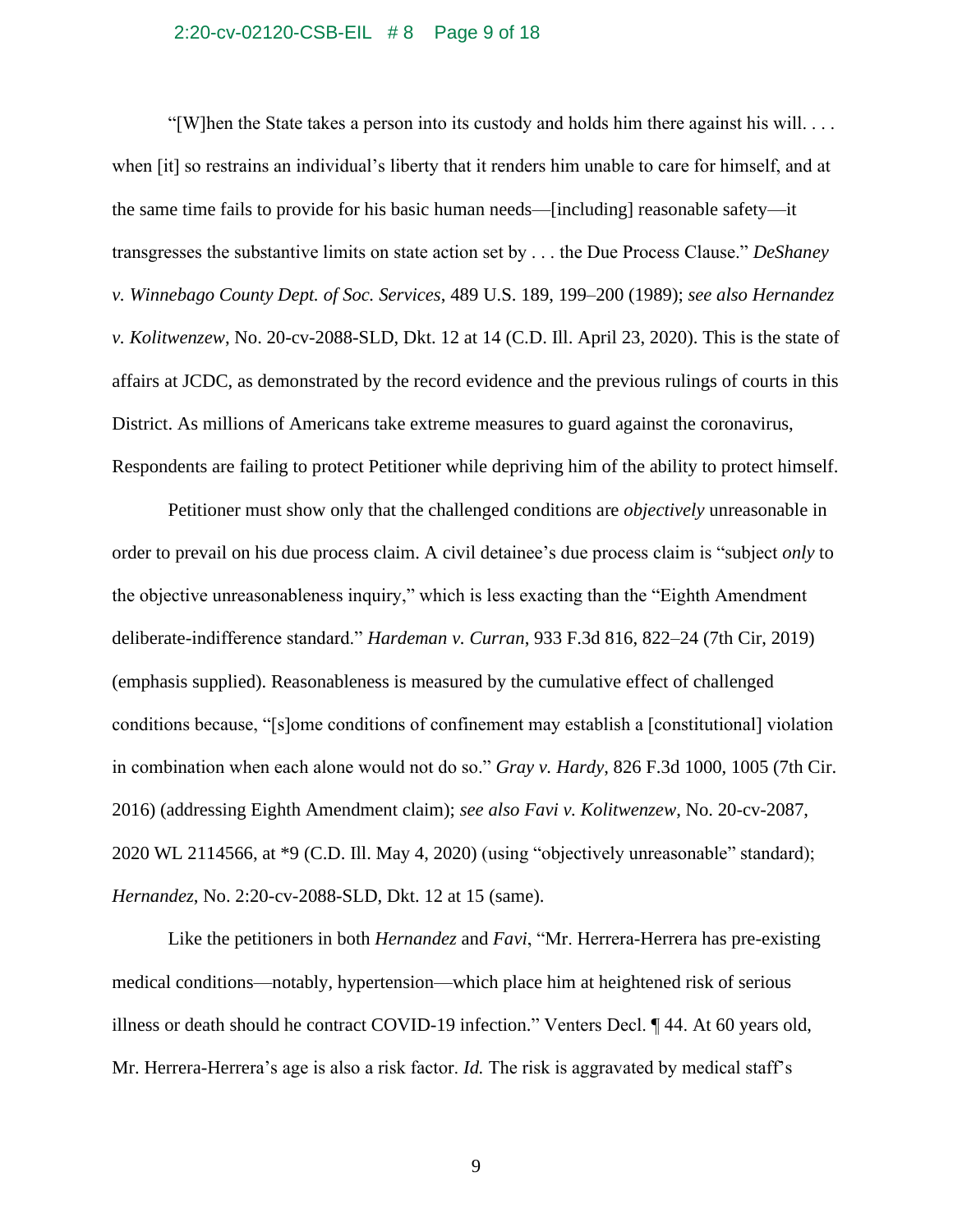#### 2:20-cv-02120-CSB-EIL # 8 Page 10 of 18

infrequent blood pressure checks and apparent misunderstanding of hypertension care, as well as their failure to investigate symptoms of fatigue, light-headedness, and shortness of breath. *Id.*

Two judges of this District have already found that the measures taken by JCDC to prevent the spread of the coronavirus were "[i]n light of the seriousness of the pandemic . . . insufficient [to] address Petitioner's medical needs and conditions of confinement." *Hernandez*, No. 2:20-cv-2088-SLD, Dkt. 12 at 17; *Favi*, 2020 WL 2114566, at \*10 (finding JCDC measures "insufficient to minimize [detainee's] risk of harm given the Government's limited continued interest in . . . detention"). Given "the totality of the circumstances—which include Petitioner's heightened risk of serious illness or death from COVID-19, the inability of other jails and detention centers to control the spread of the virus once it enters the facility, and the limits of the precautionary measures taken by the facility that could conceivably be taken at the facility in light of the potential for asymptomatic spread," the *Hernandez* court found that "Petitioner's continued detention under these conditions is objectively unreasonable and violates his substantive due process rights under the Fifth Amendment." *Id.* at 19–20. Likewise, in *Favi*, the Court found that "Petitioner's continued detention [at JCDC] under these conditions is not objectively reasonable," given his serious medical conditions. 2020 WL 2114566, at \*12.

Both *Hernandez* and *Favi* addressed measures JCDC claims to have taken, including "a disinfection routine three times a day, which includes door handles, toilets, showers, and tables"; "temperature checks of each detainee twice a day"; "temperature checks of each detainee twice a day"; "staff wear[ing] gloves, a hair net, and face mask" during meal distribution; and "verbally remind[ing] the detainees to maintain a distance of six feet from the detainee in front of them." *Favi*, 2020 WL 2114566, at \*3–4. The *Favi* court noted, however, that "[d]espite Respondent's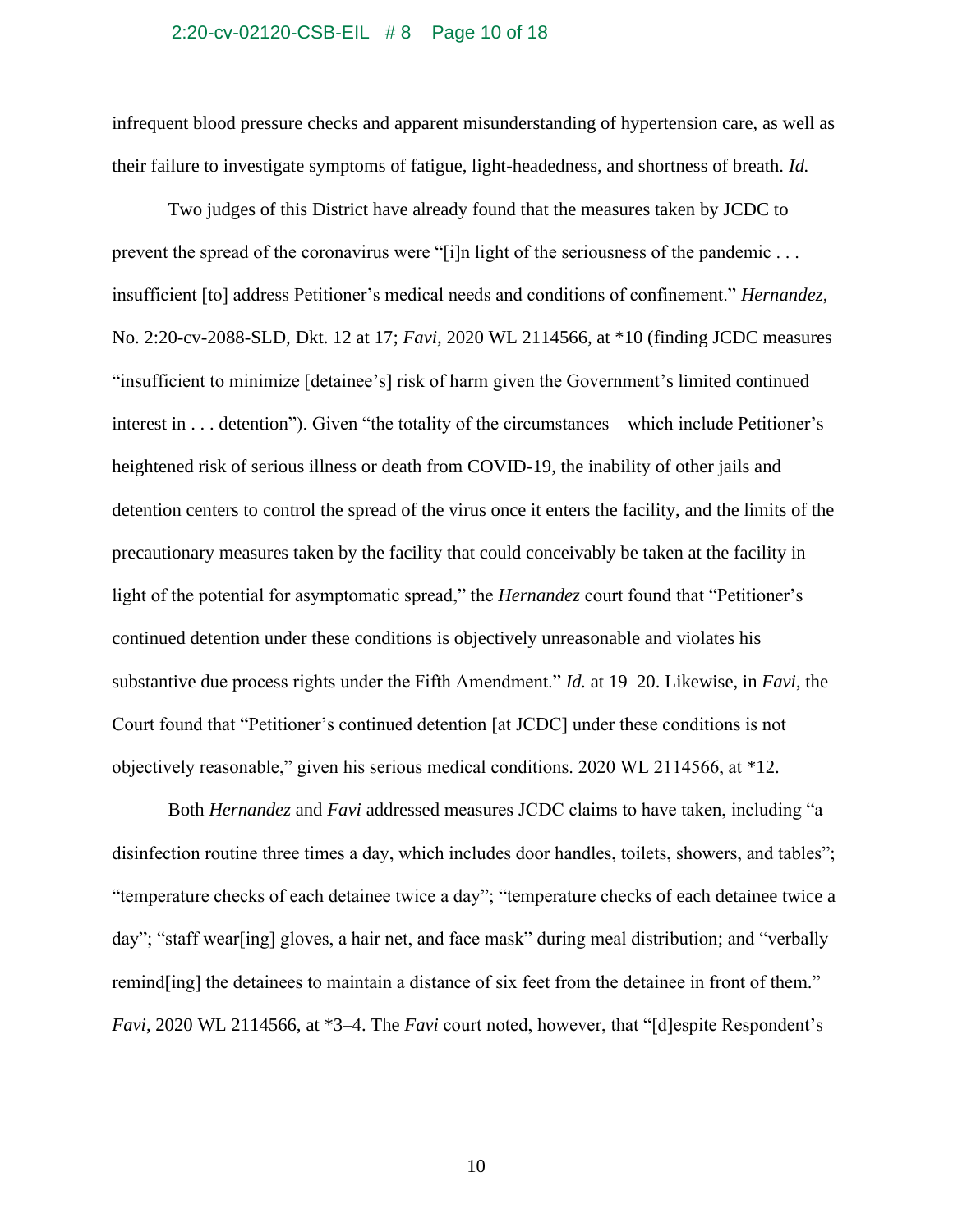#### 2:20-cv-02120-CSB-EIL # 8 Page 11 of 18

declaration that these policies were in place as of March 9, 2020, Petitioner reports that, at least as of his release on April 10, 2020, many of these measures were not practiced." *Id.* at \*4.

The same is true a month later. Mr. Herrera-Herrera observes that the only information the jail has provided to detainees about COVID-19 are posters advising handwashing and social distancing, with no explanation of how to achieve this in jail. Herrera-Herrera Decl. ¶¶ 38–39. Detainees must stand close together in line in order to receive their medication and meals, and jail staff do not instruct them to stay six feet apart. *Id*. ¶¶ 40, 42, 44. Most detainees still spend their days seated close together at tables in the dayroom, playing cards and board games at the same tables where they will later eat and sort laundry. *Id*. ¶¶ 31–32, 45, 57. Detainees are not given masks, gloves, or hand sanitizer. *Id*. ¶¶ 41, 52, 61.

Dr. Venters reviewed the April 24, 2020 declaration submitted by Respondent Chad Kolitwenzew in *Favi*, and notes that Petitioner's declaration refutes many of the claims made about JCDC's COVID-19 response. Venters Decl.  $\P$ 41.<sup>8</sup> In any case, Dr. Venters found that the measures set forth in the "declaration would be inadequate even if fully implemented." *Id.* ¶ 39. This confirms the finding in *Favi* that even if actually practiced, the "JCDC measures are insufficient to minimize Petitioner's risk of harm." *Favi*, 2020 WL 2114566, at \*10.

Because JCDC conditions are objectively unreasonable for a detainee at high risk for severe COVID-19, Petitioner is likely to succeed on his Fifth Amendment claim.

<sup>8</sup> *See* Declaration of Chad Kolitwenzew, Chief of Corrections for the Kankakee County Sheriff's Office, *Favi v. Kolitwenzew*, No. 20-cv-2087 (C.D. Ill. April 24, 2020), Dkt. 20-2 ("Kolitwenzew Declaration"), attached as Exhibit H to the Venters Decl.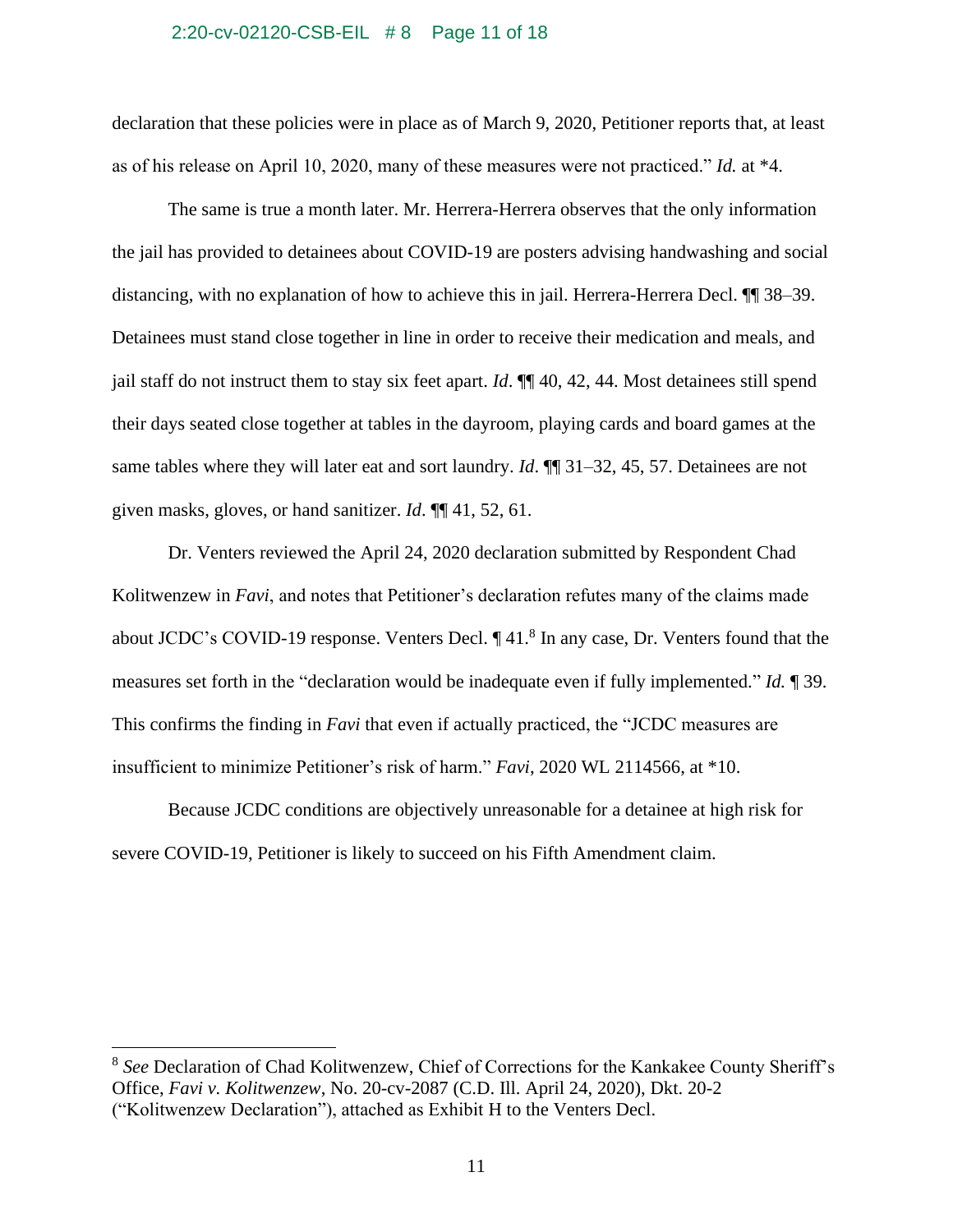## **B. The Imminent and Severe Threat to Petitioner's Life and Well-being Constitutes Irreparable Harm.**

"Courts across the United States have found that [certain] underlying health conditions coupled with the lack of hygiene and overcrowding present at detention facilities pose a risk of irreparable harm . . . . that supports the grant of a TRO." *Perez v. Wolf*, No. 5:19-cv-05191-EJD, 2020 WL 1865303, at \*13 (N.D. Cal. Apr. 14, 2020); *see also Basank v. Decker*, 20 Civ. 2518 (AT), 2020 WL 1481503, at \*4 (S.D.N.Y. Mar. 26, 2020) ("The risk that Petitioners will face a severe, and quite possibly fatal, infection if they remain in immigration detention constitutes irreparable harm warranting a TRO."). As the *Hernandez* and *Favi* courts recognized, the risk is severe even if COVID-19 has not yet been detected at the facility, because "any amount of exposure to COVID-19 would pose an unreasonable risk of serious damage to Petitioner's health." *Hernandez* at 18; *see also Favi*, 2020 WL 2114566, at \*11 (rejecting the notion that petitioner is not at risk because there are no known cases of COVID-19 at JCDC).

Moreover, by the time COVID-19 is detected in JCDC, it will be too late to prevent harm to Petitioner. The disease "has spread rapidly in immigration detention centers." Venters Decl. ¶ 12. The ICE Facilities Study confirms the "fast pace" of coronavirus transmission in detention settings and concludes that coronavirus will "inevitably" enter ICE facilities.<sup>9</sup> Even under the most optimistic scenario, it concludes that once inside a 500-person facility, coronavirus will infect between **12%** and **81%** of detainees within 30 days, between **52%** and **97%** of detainees within 60 days, and between 77% and 99% of detainees within 90 days.<sup>10</sup> The study concludes that ICE facilities can quickly deplete local hospital resources and that action is required "not

 $9$  ICE Facilities Study, Ex. 15 to the Choudhury Decl., at 3.

 $10$  As of April 22, 2020, JCDC had a population of 344 detainees, including 63 separately housed male ICE detainees. *Favi*, 2020 WL 2114566 at \*4.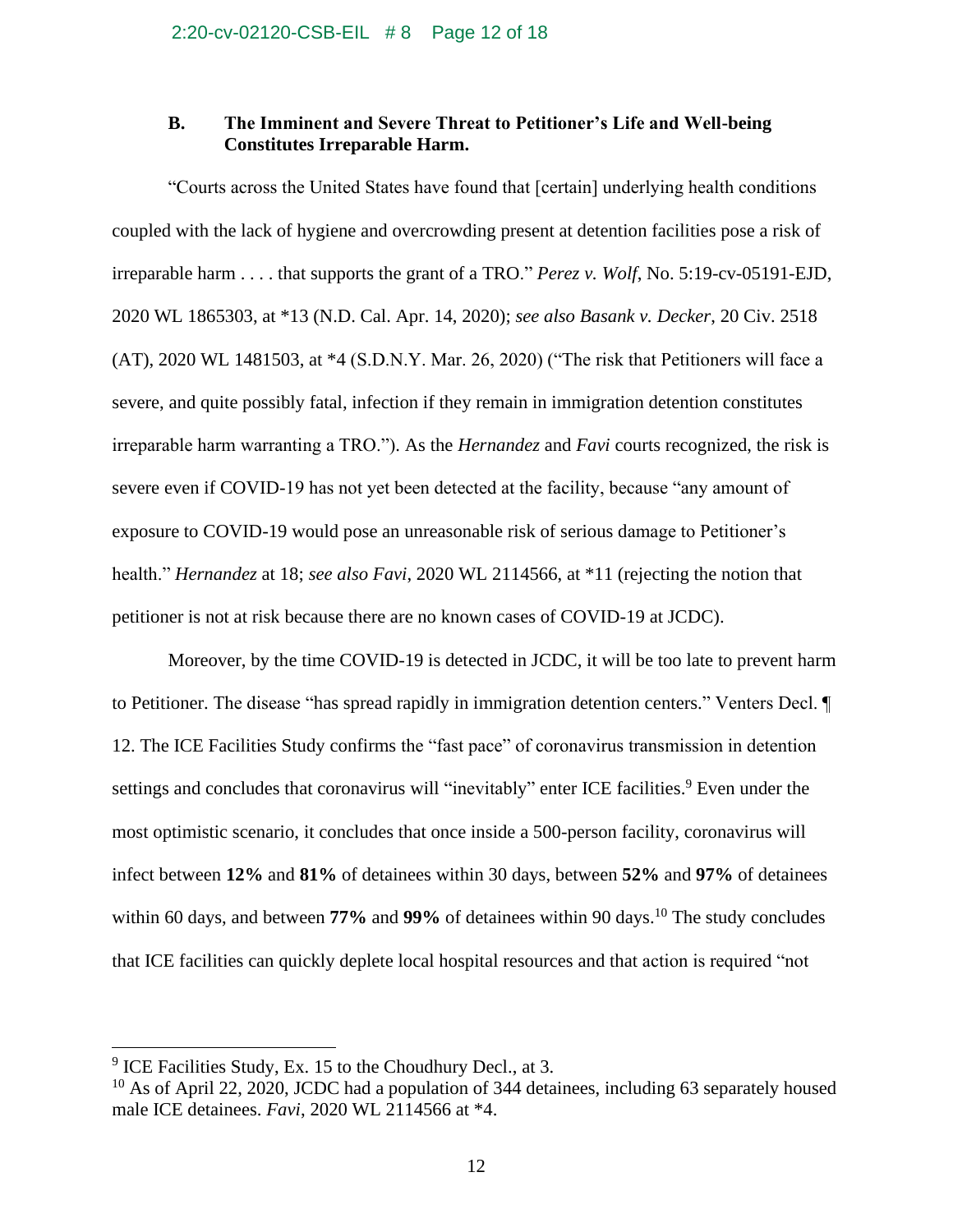### 2:20-cv-02120-CSB-EIL # 8 Page 13 of 18

only [to] reduce morbidity and mortality outcomes in its population of detained immigrants, but [to] minimize negative health outcomes" in surrounding areas. $^{11}$ 

Under these circumstances, and given the Petitioner's age and medical conditions, the risk to his health and life is severe, imminent, and irreparable.

# **C. There is a Strong Public Interest in Minimizing the Spread of COVID-19 Through Social Distancing and Hygiene Practices that are Impossible at JCDC.**

It is well established that the vindication of constitutional rights serves the public interest. *See Preston v. Thompson*, 589 F.2d 300, 303 n.3 (7th Cir. 1978) ("The existence of a continuing constitutional violation constitutes proof of an irreparable harm, and its remedy certainly would serve the public interest."). In this case, however, the public interest in minimizing the spread of COVID-19 is overwhelming.

First, because jail staff move between the facility and the county at large, the conditions at JCDC "do not merely threaten detainees; they also threaten facility staff, not to mention the greater community whose health is put at risk by the congregation of large groups in cramped spaces." *Zepeda Rivas v. Jennings*, 20-CV-02731-VC, 2020 WL 2059848, at \*3 (N.D. Cal. Apr. 29, 2020). Moreover, as described above, the spread of COVID-19 in Kankakee County—which already has at least 753 cases and 33 deaths as of May 11, 2020—risks overwhelming the county's health system. *See* Part II of the Factual Background.

## **D. The Balance of Equities Decisively Favors Petitioner's Release.**

Measured against the irreparable injury the Petitioner faces if he remains detained, and the strong public interest in his release, the Respondents have little to no interest in continuing to detain him. He is a 60-year-old grandfather, a lawful permanent resident of the United States

<sup>11</sup> *Id.* at 6 and Table 1.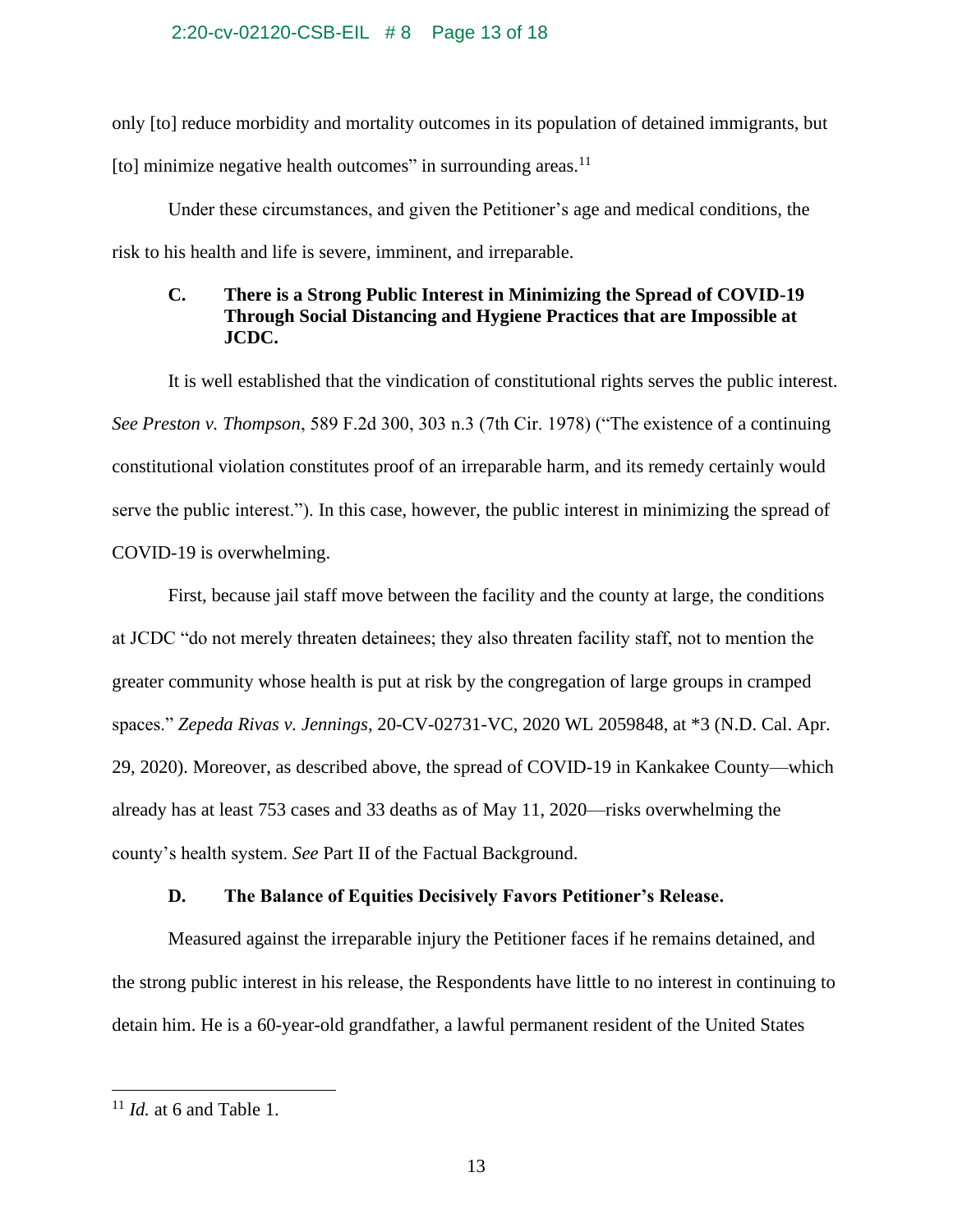#### 2:20-cv-02120-CSB-EIL # 8 Page 14 of 18

since the age of 6, and a small business owner in Calumet City for 37 years. Herrera-Herrera Decl. ¶¶ 1–4. There is no reason to believe that he is a danger to others or a flight risk, but even if he were, ICE has plenty of alternatives to detention. *See* Part IV of Factual Background.

# **II. This Court May Grant Relief Through Habeas or Through Its Inherent Equitable Powers to Remedy Constitutional Harms.**

Relief is appropriate in this case whether as a grant of a writ of habeas corpus pursuant to this court's authority under 28 U.S.C. § 2241 ("Section 2241"), or an exercise of the Court's jurisdiction under 28 U.S.C. § 1331 to remedy due process claims through its inherent equitable powers. Under either authority, the Court may order Petitioner's immediate release by issuing a temporary restraining order or preliminary injunction.

Claims for "immediate discharge from . . . confinement" fall within the "core of habeas corpus[.]" *Preiser v. Rodriguez*, 411 U.S. 475, 487 (1973). Petitioner seeks immediate release because it is the only remedy that would redress the constitutional violations at issue here. Both *Henandez* and *Favi* recognized that such a remedy is available in habeas. "While a 'run-of-themill' condition of confinement claim may not touch upon the fact or duration of confinement, here, Petitioner is seeking immediate release based upon the claim that there are essentially no conditions of confinement that are constitutionally sufficient given the facts of the case." *Hernandez*, at 12–13. Accordingly, "[c]ourts across the country addressing similar claims of civil immigration detainees during the COVID-19 pandemic have found that such a claim can proceed in a habeas corpus petition." *Favi*, 2020 WL 2114566, at \*6 (listing cases).

Petitioner also has an implicit private right of action to secure prospective injunctive relief against government conduct that violates his due process rights. *Free Enterprise Fund v. Pub. Co. Accounting Oversight Bd.*, 561 U.S. 477, 491 n.2 (2010); *see also Bolling v. Sharpe*, 347 U.S. 497 (1954). This Court has "broad" equitable powers and "substantial flexibility" to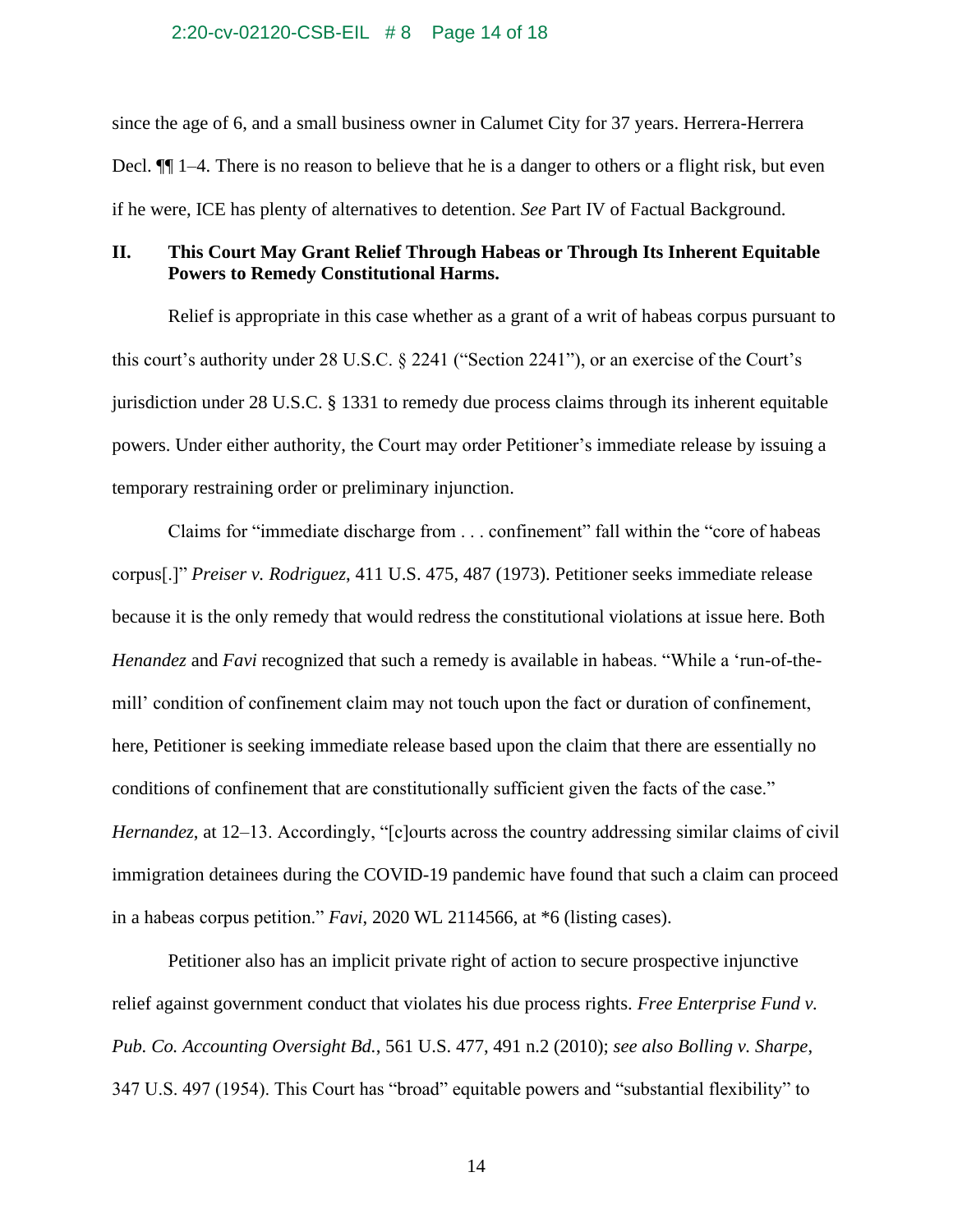#### 2:20-cv-02120-CSB-EIL # 8 Page 15 of 18

fashion a remedy for this ongoing constitutional violation, including release from detention "[w]hen necessary to ensure compliance with a constitutional mandate." *Brown v. Plata*, 563 U.S. 493, 511, 538 (2011); *see also Hutto v. Finney*, 437 U.S. 678, 687 n.9 (1978).

For example, in *Duran v. Elrod*, the Seventh Circuit upheld an order requiring the Cook County Sheriff to release pretrial detainees to remedy poor jail conditions. 713 F.2d 292, 297–98 (7th Cir. 1983), *cert denied*, 465 U.S. 1108 (1984). And in *Brown v. Plata*, the Supreme Court held that a district court could require California to reduce its prison population to remedy the persistent failure to provide constitutionally adequate medical and mental health care. 563 U.S. 493. "The State's desire to avoid a population limit . . . creates a certain and unacceptable risk of continuing violations of the rights of sick and mentally ill prisoners, with the result that many more will die or needlessly suffer." 563 U.S. at 533–34.<sup>12</sup>

#### **CONCLUSION**

Respondents' ongoing violation of Petitioner's Fifth Amendment right to due process puts him at imminent risk of irreparable harm and endangers the community surrounding JCDC. Since the Respondents have little if any interest in continuing to detain him, Petitioner respectfully requests the Court to exercise its habeas corpus authority or its inherent equitable powers to order his immediate release.

<sup>&</sup>lt;sup>12</sup> Much of the discussion in *Brown* concerned whether the district court's order requiring depopulation of prisons complied with the necessity and narrow tailoring requirements of the Prison Litigation Reform Act ("PLRA"). Such statutory constraints do not apply here because "the [PLRA] does not apply to immigration detainees." *Ziglar v. Abbasi*, 137 S. Ct. 1843, 1878 (2017).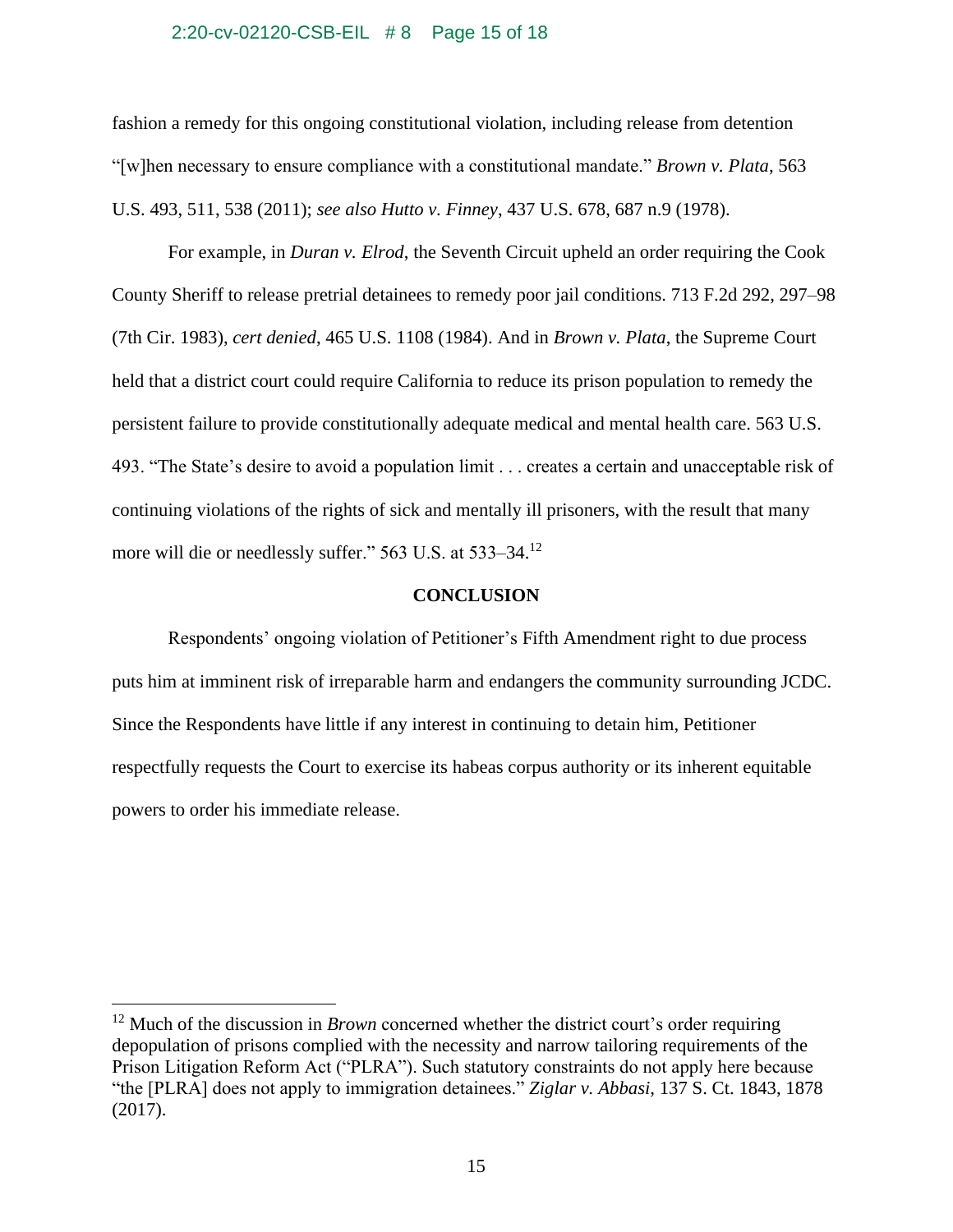Michael Tan\* Malita Picasso AMERICAN CIVIL LIBERTIES UNION FOUNDATION 125 Broad Street, 18<sup>th</sup> Floor New York, NY 10004 (212) 549-2500 mtan@aclu.org [mpicasso@aclu.org](mailto:mpicasso@aclu.org) [dladin@aclu.org](mailto:dladin@aclu.org)

David Fathi\* Eunice H. Cho\* AMERICAN CIVIL LIBERTIES UNION FOUNDATION 915 15th St. N.W., 7th Floor Washington, DC 20005 (202) 548-6616 [dfathi@aclu.org](mailto:dfathi@aclu.org) [echo@aclu.org](mailto:echo@aclu.org)

*Counsel for Petitioner-Plaintiff \* Admission pending.*

Dated: May 14, 2020 Respectfully Submitted,

/s/ Rebecca K. Glenberg *Counsel for Petitioner-Plaintiff.*

Nusrat J. Choudhury\* Rebecca Glenberg Juan Caballero\* Aarón Siebert-Llera Ana Torres\* ROGER BALDWIN FOUNDATION OF ACLU, INC. 150 North Michigan Avenue, Suite 600 Chicago, IL 60601 (312) 207-9740 nchoudhury@aclu-il.org rglenberg@aclu-il.org [jcaballero@aclu-il.org](mailto:jcaballero@aclu-il.org) [asiebert-llera@aclu-il.org](mailto:asiebert-llera@aclu-il.org) atorres@aclu-il.org

Colby A. Kingsbury David Sudzus Catherine M. Masters Ehren M. Fournier FAEGRE DRINKER BIDDLE & REATH LLP 311 S. Wacker, Suite 4300 Chicago, IL 60606 (312) 212-6500 [colby.kingsbury@faegredrinker.com](mailto:Colby.Kingsbury@faegredrinker.com) [david.sudzus@faegredrinker.com](mailto:david.sudzus@faegredrinker.com) catherine.masters@faegredrinker.com ehren.fournier@faegredrinker.com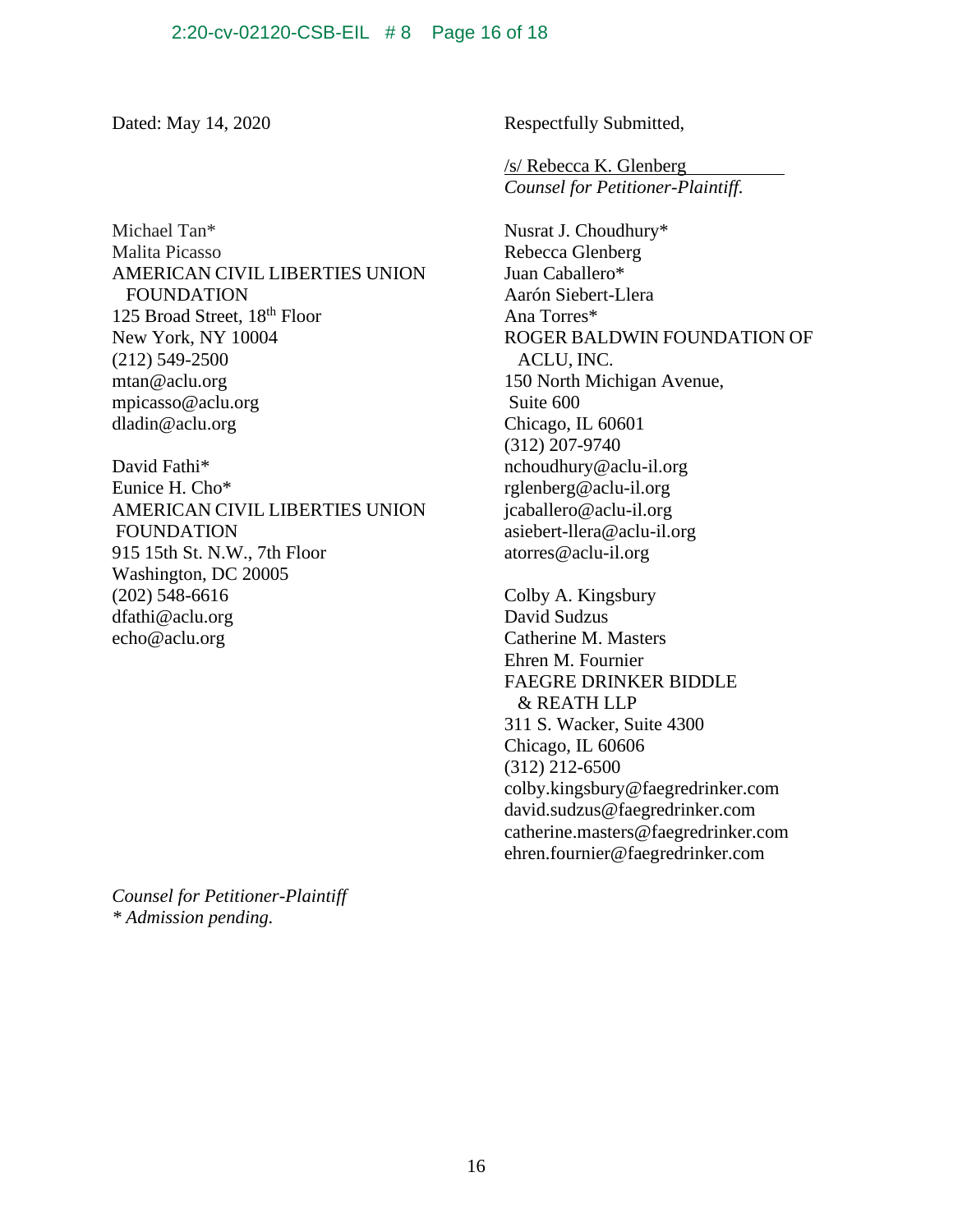# **CERTIFICATE OF SERVICE**

The undersigned, an attorney, certifies that on May 14, 2020, she caused a copy of the above and foregoing MEMORANDUM OF LAW IN SUPPORT OF PETITIONER'S EMERGENCY PETITION FOR A WRIT OF HABEAS CORPUS AND MOTION FOR A TEMPORARY RESTRAINING ORDER AND/OR PRELIMINARY INJUNCTION to be served on the following:

# *By Summons Process Service:*

Michael Downey, Sheriff Sheriff of Kankakee County 3000 Justice Way Kankakee, IL 60901

Chad Kolitwenzew Chief of Corrections of the Jerome Combs Detention Center 3050 Justice Way Kankakee, IL 60901

# *By US Certified Mail:*

Robert Guadian Enforcement and Removal Operations U.S. Immigration and Customs Enforcement 101 W Ida B Walls Drive, Suite 4000 Chicago, IL 60605

Matthew Albence Deputy Director and Senior Official Performing the Duties of the Director of U.S. Immigration and Customs Enforcement 500 12th St., SW Washington, DC 20536

Chad Wolf Acting Secretary of Homeland Security Office of Executive Secretary, MS 0525 2707 Martin Luther King Jr. Ave SE Washington, DC 20528

Attorney General of the United States U.S. Department of Justice 950 Pennsylvania Avenue, NW Washington, DC 20530-0001